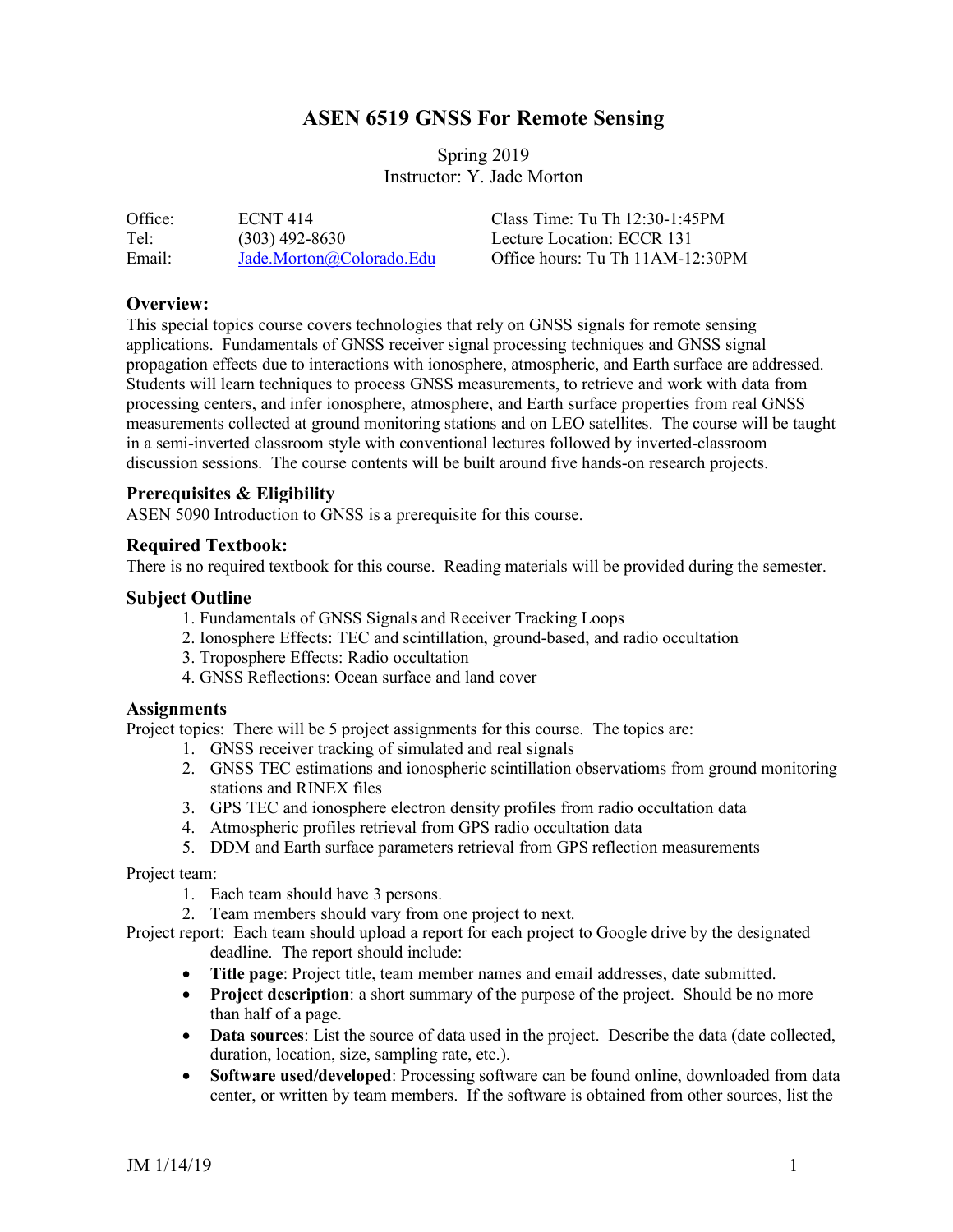source and version. If the software is developed by the team, draw block diagrams in the report. Also upload source codes to designated shared folders.

- **Results**. Include findings and plots. Plots should have illustrative captions.
- **References**. If there are critical information that helped you to complete the project, please include references on where you obtain the information.
- **Peer evaluations**. A summary of each team member's contribution and a quantitative evaluation of the percentage of each team member's share of the project should be provided.

Project grading: The project report will be graded by me and by your peers.

- My grades will count for 50% of the overall grades.
- Each student will sign up to grade another team report. We have 15 students divided into 5 teams in the class. Each team report will be graded by 3 students by a specified due date. These 3 students average grade counts for the other 50% of the overall grades. A rubric will be provided to you for grading.
- The overall grade will be distributed among team members based on the peer evaluations.

## **Final Project Presentation**

Students can select one of the five projects they worked on as their final project presentation. Each team will be given 15 minutes to present their projects during the last class session which is on May 2<sup>nd</sup>.

## **Grading Policy**

Grades on individual assignments and for the overall course are set based on the following criteria:

- A/A-: Demonstrates superior understanding of the material beyond the course requirements, excellent technical work
- B+/B: Demonstrates comprehensive understanding of the material, strong technical work.
- B-: Demonstrates adequate understanding of the material, complete technical work.
- C: Demonstrates barely adequate understanding of the material and minimally sufficient technical work
- D: Poor technical work
- F: Unsatisfactory performance

Grades are allocated as the following:

| Project assignments (15% for each project) | 75%  |
|--------------------------------------------|------|
| Final presentation                         | 15%  |
| Class participation                        | 10%  |
| Total                                      | 100% |